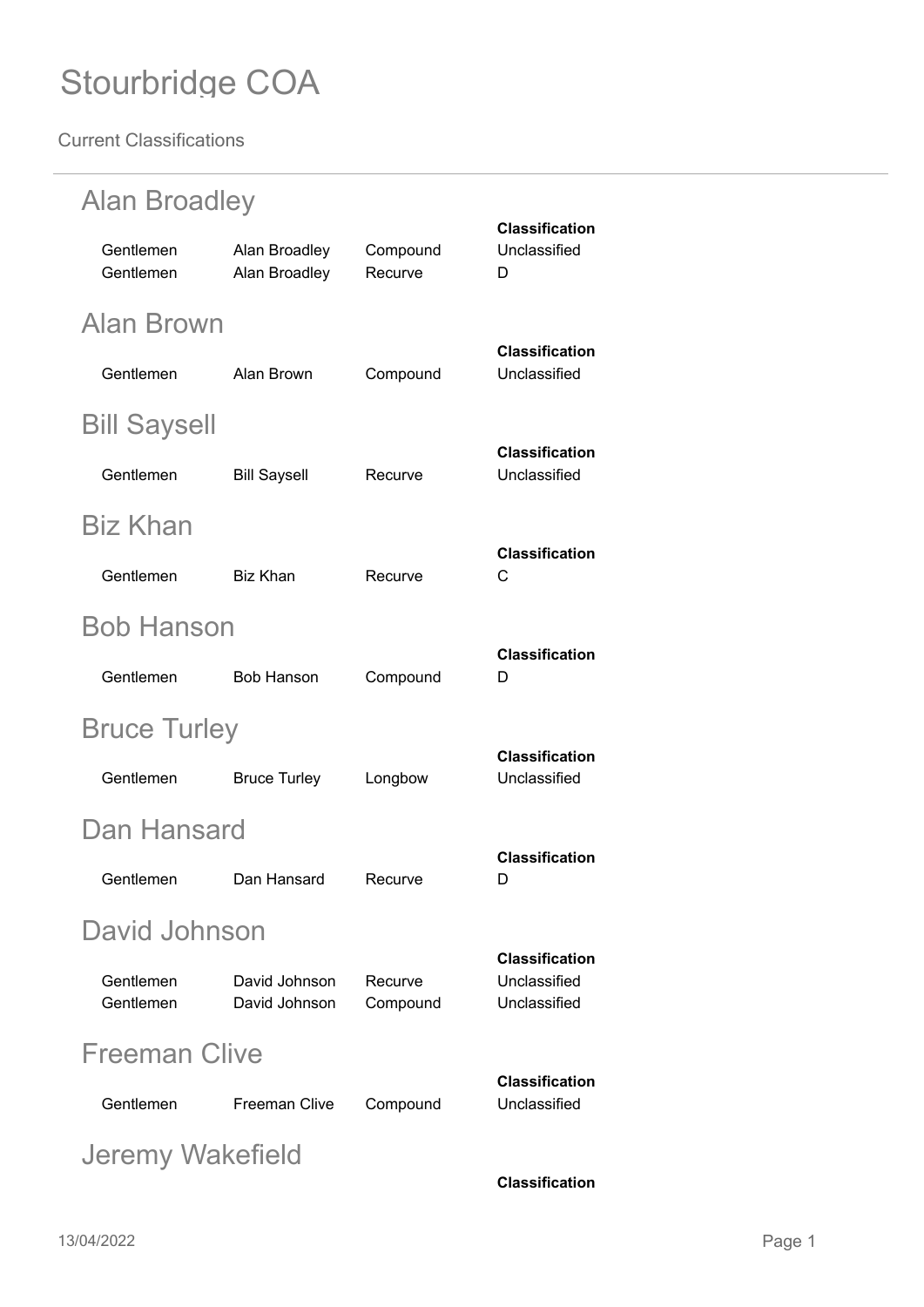| Gentlemen              | Jeremy<br>Wakefield                          | Recurve             | Unclassified                                          |  |  |
|------------------------|----------------------------------------------|---------------------|-------------------------------------------------------|--|--|
| Gentlemen              | Jeremy<br>Wakefield                          | Longbow             | Unclassified                                          |  |  |
| Gentlemen              | Jeremy<br>Wakefield                          | Compound            | Unclassified                                          |  |  |
| <b>Jo Horner</b>       |                                              |                     |                                                       |  |  |
| Ladies                 | Jo Horner                                    | Recurve             | <b>Classification</b><br>Unclassified                 |  |  |
| <b>Julia Tromans</b>   |                                              |                     |                                                       |  |  |
| Ladies                 | Julia Tromans                                | <b>Barebow</b>      | <b>Classification</b><br>Unclassified                 |  |  |
| Keely Walton           |                                              |                     |                                                       |  |  |
| Ladies                 | Keely Walton                                 | Recurve             | <b>Classification</b><br>D                            |  |  |
| <b>Les Blackwell</b>   |                                              |                     |                                                       |  |  |
| Gentlemen              | Les Blackwell                                | Recurve             | <b>Classification</b><br>Unclassified                 |  |  |
| Margaret Hanson        |                                              |                     |                                                       |  |  |
| Ladies                 | Margaret<br>Hanson                           | Recurve             | <b>Classification</b><br>Unclassified                 |  |  |
| Ladies                 | Margaret<br>Hanson                           | Compound            | D                                                     |  |  |
|                        | Mark Wragg                                   |                     |                                                       |  |  |
| Gentlemen              | Mark Wragg                                   | Compound            | <b>Classification</b><br>С                            |  |  |
| Michelle Hall          |                                              |                     |                                                       |  |  |
| Ladies<br>Ladies       | <b>Michelle Hall</b><br><b>Michelle Hall</b> | Recurve<br>Compound | <b>Classification</b><br>Unclassified<br>Unclassified |  |  |
| <b>Paul Roughsedge</b> |                                              |                     |                                                       |  |  |
| Gentlemen              | Paul<br>Roughsedge                           | Recurve             | <b>Classification</b><br>Е                            |  |  |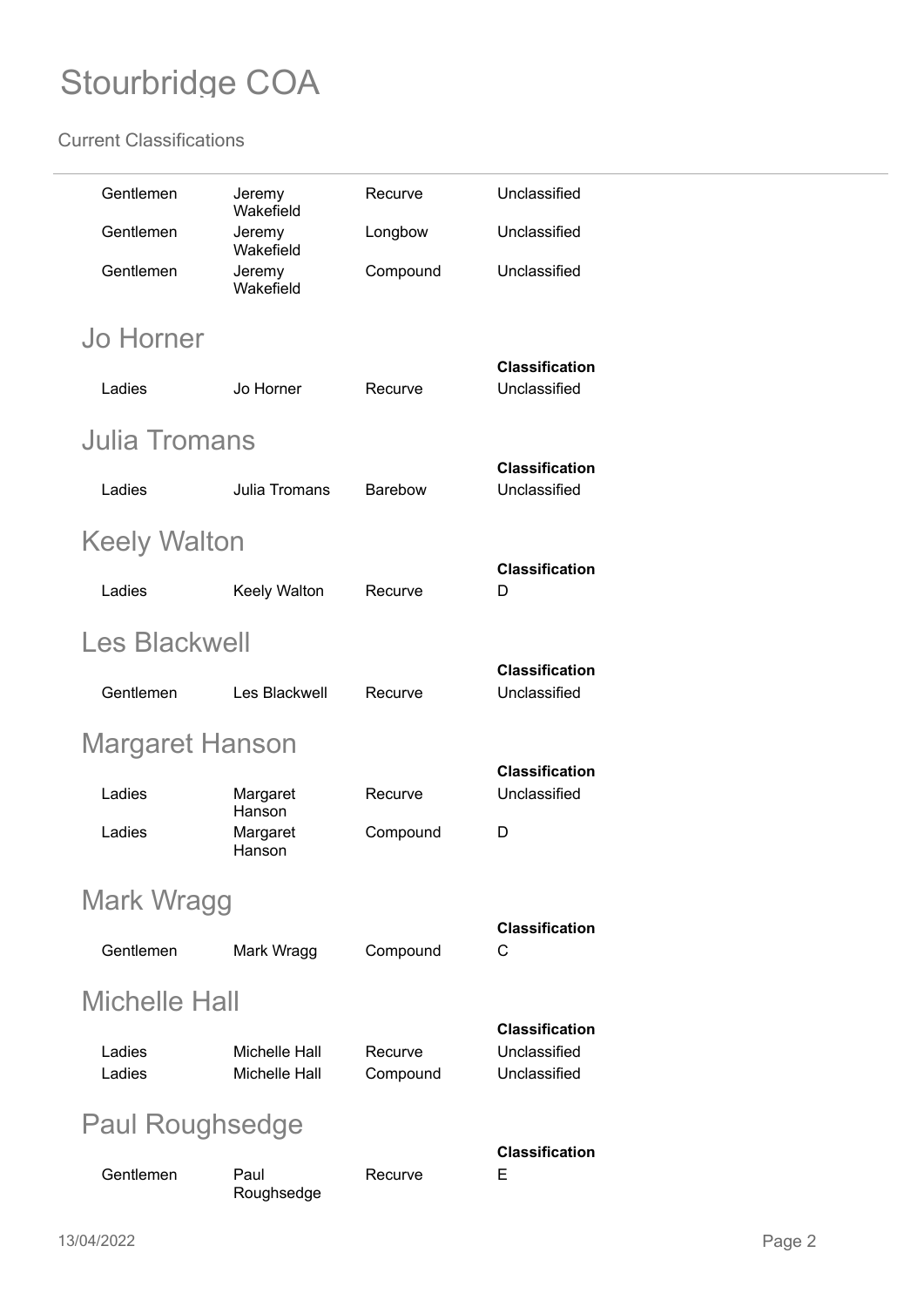| <b>Paul Turner</b>     |                                                |                     |                                                       |  |
|------------------------|------------------------------------------------|---------------------|-------------------------------------------------------|--|
| Gentlemen              | <b>Paul Turner</b>                             | Compound            | <b>Classification</b><br>Unclassified                 |  |
| Peter Langmaid         |                                                |                     |                                                       |  |
| Gentlemen<br>Gentlemen | Peter Langmaid<br>Peter Langmaid               | Compound<br>Recurve | <b>Classification</b><br>D<br>D                       |  |
| <b>Peter North</b>     |                                                |                     |                                                       |  |
| Gentlemen              | Peter North                                    | <b>Barebow</b>      | <b>Classification</b><br>Unclassified                 |  |
| <b>Reginald Paget</b>  |                                                |                     |                                                       |  |
| Gentlemen              | <b>Reginald Paget</b>                          | Recurve             | <b>Classification</b><br>C                            |  |
| <b>Roger Hanson</b>    |                                                |                     |                                                       |  |
| Gentlemen              | Roger Hanson                                   | Recurve             | <b>Classification</b><br>D                            |  |
| <b>Scott Fellows</b>   |                                                |                     |                                                       |  |
| Gentlemen              | <b>Scott Fellows</b>                           | Recurve             | <b>Classification</b><br>Unclassified                 |  |
| <b>Steve Kelly</b>     |                                                |                     |                                                       |  |
| Gentlemen              | Steve Kelly                                    | Recurve             | <b>Classification</b><br>Unclassified                 |  |
| <b>Steve Knight</b>    |                                                |                     |                                                       |  |
| Gentlemen<br>Gentlemen | <b>Steve Knight</b><br><b>Steve Knight</b>     | Longbow<br>Recurve  | <b>Classification</b><br>Unclassified<br>Unclassified |  |
| <b>Steven Perrins</b>  |                                                |                     |                                                       |  |
| Gentlemen<br>Gentlemen | <b>Steven Perrins</b><br><b>Steven Perrins</b> | Recurve<br>Longbow  | <b>Classification</b><br>Unclassified<br>Unclassified |  |
| Sue Billingham         |                                                |                     |                                                       |  |